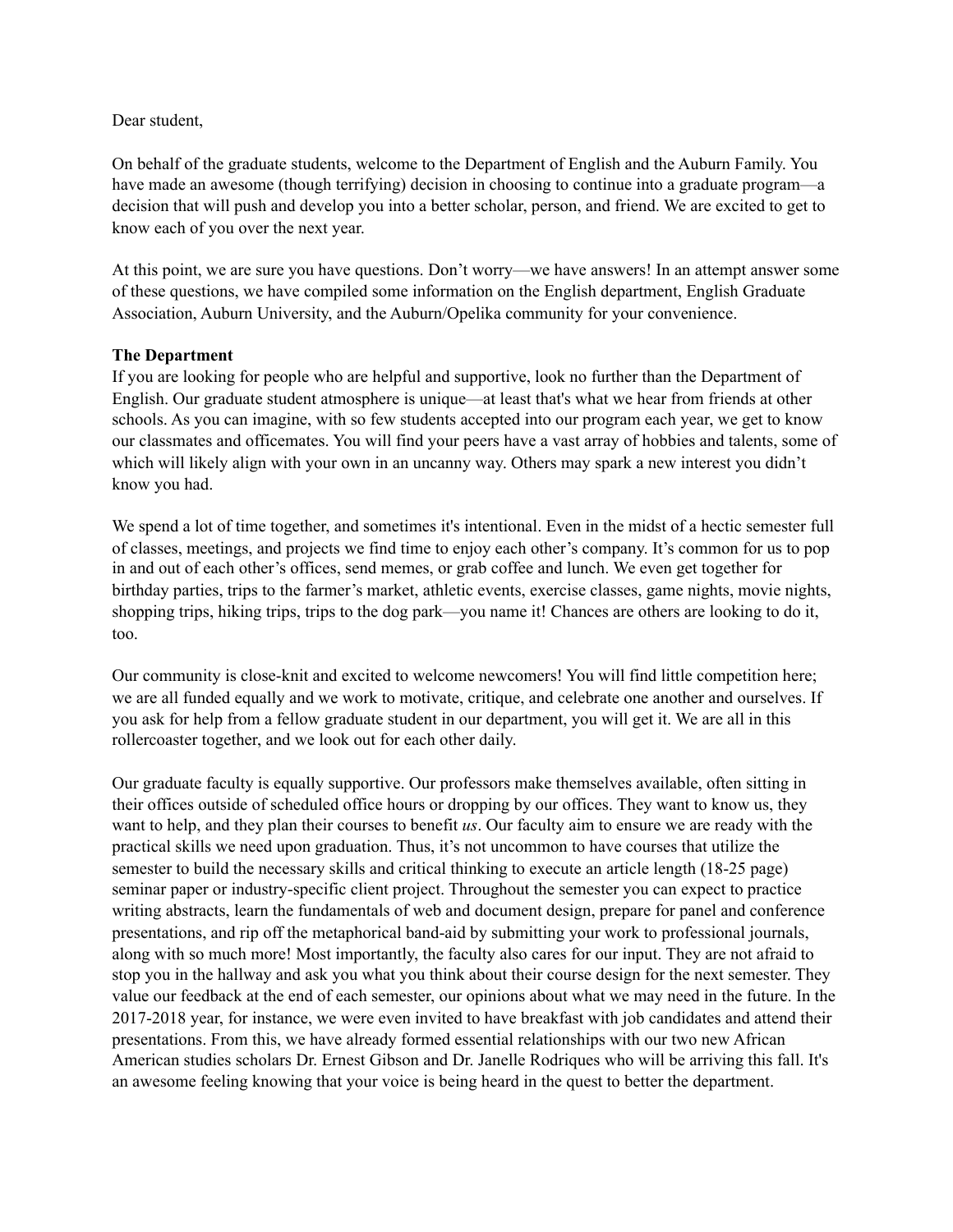In many ways, we, as graduate teaching assistants, are treated more like faculty than students. We all have office space, key access to the Haley Center for late nights in the office, and mailboxes. We have the option of using the library's campus delivery system which will deliver research materials to your department mailbox. (Depending on who you ask this might be the most amazing aspect of our position. It's like Christmas!) We are also welcome to use the department computer, copy, or conference rooms. We also have the option of receiving funding from the Graduate School and the department for conferences - for travel, lodging, registration, and meals. As a result, a number of us have presented at national conferences.

Looking for other ways to be involved and build your CV? Many of our cohort are involved in other departments of the University. Some work in the library, the Writing Center, the Lab for Usability, Communication Interaction, and Usability (LUCIA) Lab, and the Harbert College of business. Others choose to help manage and edit our literary journal *The Southern Humanities Review (SHR)* or other publications housed on campus, such as the *International Journal of Acoustics and Vibration (IJAV)*. One of the best parts of our department is the possibility to get involved as much as you desire. We have the power to shape our own education.

## **English Graduate Association (EGA)**

If you are looking to get more involved in departmental goings-on, look no further than EGA. And good news, you are already a part of it! EGA is an organization run by grad students for the grad students. We host events such as publishing seminars, workshops, and research colloquiums where professors will take time out of their schedules to share their tips and lessons learned. (There are almost always snacks and who doesn't like snacks?)

EGA also hosts the Southeastern Liberal Arts Research Conference (SELARC) every spring. This is a conference that has grown exponentially in the past two years, pulling in graduate students from all over the Southeast. There are opportunities to present at this conference and/or help plan and organize. Both options look great on a CV.

Lastly, EGA students are known to have a weekly Happy Hour at The Hound in downtown Auburn and plan off-campus excursions (like Escape Rooms!) for communal decompression, which you will find is extremely necessary to make it through the hardships of graduate study.

For more information on EGA, visit our website at<https://auburnega.wordpress.com/>.

#### **Auburn University**

We are sure you know of Auburn's campus— or else you wouldn't have applied. Even still, we would like to mention some of the great things happening here!

First and foremost: parking. Of course you can purchase a parking pass from the Transportation services that range from \$80-\$120. Our alternative option: transit. The university's Tiger Transit system reaches across town, is highly reliable, has conveniently-located stops at most apartment complexes, and, as a result, is often used by graduate students in our department. We suggest using the TransLoc Rider app for live tracking of all buses.

If you haven't heard, which it is hard to imagine that you haven't, sporting events are a HUGE deal. Football season will be in full swing shortly. If you are a fan of football be prepared for traditions like you won't see anywhere else. When you get your Ignited Card made, you will be able to experience any University sporting event. Most events are free for students. Football games, unfortunately, are not. (Tip: you may enter the First-Year Lottery for a chance to purchase a season package or request a free ticket